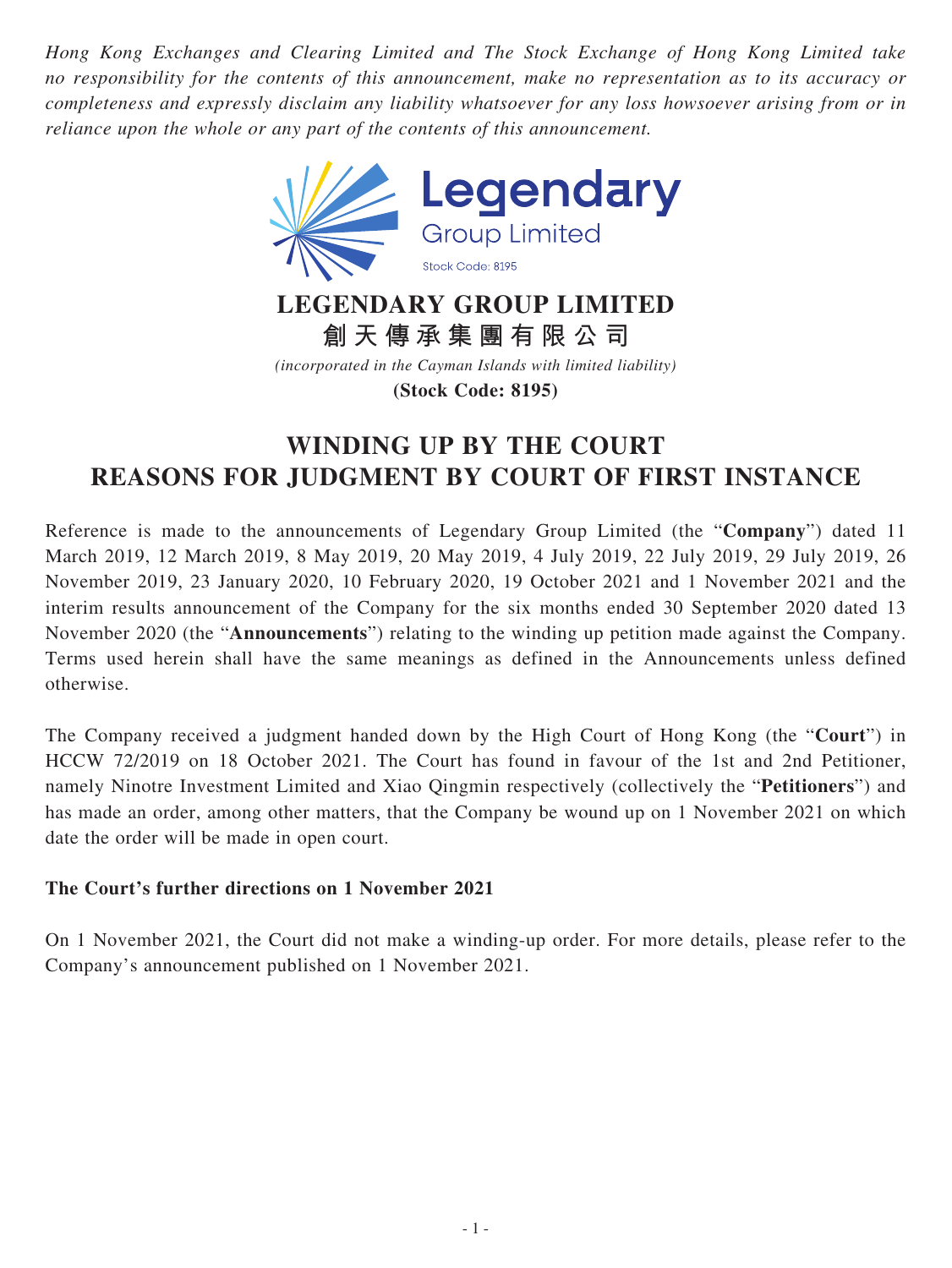#### **The parties' shareholding in the Company**

On the date of presentation of the winding-up petition, 7 March 2019 (the "**Petition**"), the Petitioners held 3% of the Company's issued shares, Strong Light Investments Limited (the "**1st Respondent**") and Flying Mortgage Limited (the "**2nd Respondent**") (collectively the "**Respondents**") held 23.41% and 10.39% respectively. According to the Disclosure of Interests Notices dated 2 November 2021, the 1st Respondent holds 11.20% and the 2nd Respondent holds 0.25% of the Company's issued shares respectively.

#### **The Petitioners' complaints**

It is the Petitioners' case that the Respondents, being controlled by Mr. Ryan Wong Tai Cheong ("**Mr. Wong**") and his parents Mr. Wong Kwan Mo and Ms. Lau Lan Ying, have conducted the affairs of the Company in a dishonest, unfair and prejudicial manner. In particular, the Petitioners complained that because of Mr. Wong's direct control in the 1st Respondent and his beneficial interest in the 2nd Respondent, he has taken full control of the Company by appointing nominees to the Board. The Petitioners were concerned that the Board was not genuinely independent and it could not have acted in the best interests of the Company because Mr. Wong had *de facto* control of the result of general meetings of the Company and the Board.

#### **The Petitioner's allegations in the Petition**

The Petitioners pursued 5 allegations in the Petition against the Company:–

#### **(a) Fraud Involving Red5 Studios Inc.**

This is the first ground the Petitioners relied upon in the Petition.

On 28 April 2016, the Company entered into a sale and purchase agreement for 47.63% shares of Red 5 Studios Inc. ("**Red5 S&P**") which was a limited liability company incorporated in the state of Delaware in the United States of America with various vendors for US\$76.5 million. Red5 Studios Inc. was principally engaged in the video game industry and developed an online game named "*Firefall*". In the Company's announcements dated 28 April 2016 and 20 June 2016, it was stated that "*Firefall*" would bring in approximately US\$171 million of license fees and royalties over the 5 years following the commercial launch of the "*Firefall*" game in the Mainland which was anticipated to be in late 2016.

However, it was later discovered that prior to the Company entering into the Red5 S&P, Red5 Studios Inc. had already publicly announced on 12 March 2016 that its online game "*Firefall*" would be suspended and cease its business operations. Subsequently on 12 April 2016, the exclusive operator of "*Firefall*" in the Mainland had already indefinitely suspended the game in the region. As such, the Petitioners argue that the Board must have or should have known the Red5 S&P has no commercial viability and the Board had ulterior motives for entering into such transaction. The Petitioners further pinpointed the Board's ulterior motives to be a dilution of the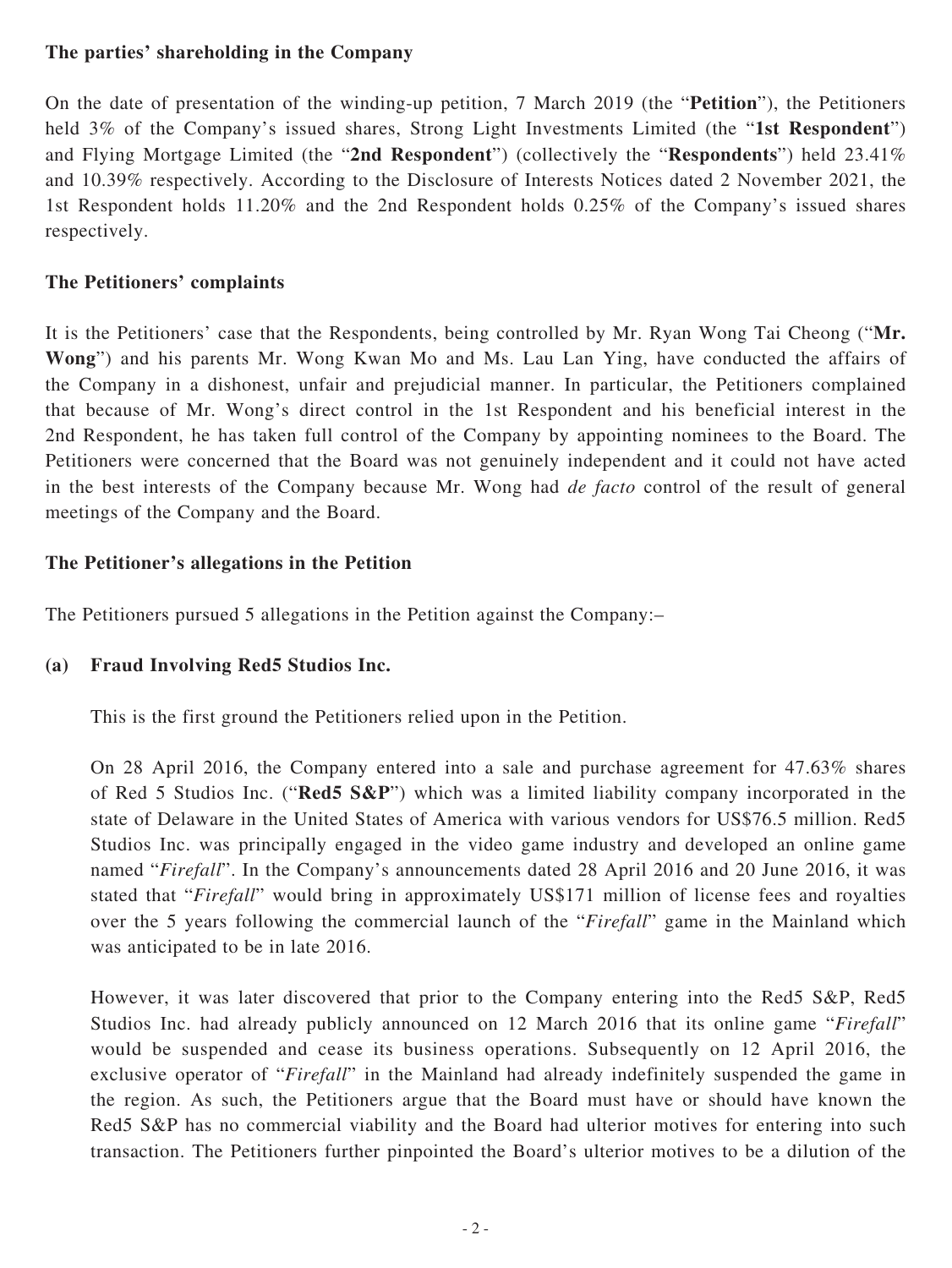Company's pre-completion shares so as to allow Mr. Wong to acquire shares of the Company at the lowest cost as possible once the various vendors dispose their shares immediately after completion. The various vendors did in fact, dispose the shares and caused the Company's shares to drop from HK\$0.38 to HK\$0.032 per share in one day.

On 14 November 2017, the Board published the Company's 2017 interim report which announced a loss of HK\$596.7 million which resulted from the writing off of the entire investment in Red 5 Studios Inc.

The Court was of the view that the Board's conduct was "*incompetent or motivated by some ulterior purpose*" because had the Board conducted further due diligence on the development status of "*Firefall*", it would have been apparent that the Red5 S&P would be highly prejudicial to the shareholders of the Company.

### **(b) The Fraudulent Share Placement and the Fraudulent Share Option**

This is the second and third grounds the Petitioners relied upon in the Petition.

The facts of the fraudulent share placement and share option are closely related and were together dealt with in another High Court Proceeding (HCMP 2222 of 2016) (the "**2016 Proceeding**") as discussed below.

On 21 July 2016, Mr. Ng Ka Ho ("**Mr. Ng**") and the Board caused the Company to enter into a share placing agreement with FP Sino-Rich Securities and Futures Ltd in respect of 2,869,886,385 new shares in the Company, which was approximately 11.96% of the Company's issued share capital in order to raise HK\$59 million for the Company. The Company published an announcement on 21 July 2016 about this share placing agreement.

On 22 July 2016, Favourite Number Limited ("**FNL**") notified the Board that it intended to make an offer for a voluntary conditional securities exchange, comprising one share of the publicly listed WLS Holdings ("**WLS**") plus HK\$0.28 in exchange for every 20 shares in the Company. On 5 August 2016, pursuant to the Hong Kong Takeovers Code, the Board asked the Securities and Futures Commission ("**SFC**") to set a deadline for FNL to make a firm offer to the Company once FNL has expressed their interest. On 15 August 2016, the SFC issued a "put up or shut up ruling" requiring that FNL must, by 5:00 p.m. on 18 August 2016, either (i) announce a firm intention to make an offer for the Company or (ii) announce its decision that it does not intend to make an offer for the Company, or (iii) inform the Company of its decision that it does not intend to make an offer for the Company. On 18 August 2016, FNL and WLS published an announcement stating that, subject to certain contains, FNL would offer 57 new shares in WLS plus HK\$5.6 in cash in exchange for every 400 shares in the Company in a bid to acquire all the issued shares of the Company. On 19 August 2016, the Board publicly announced the suspension of trading in the Company's shares (the "**August Suspension**").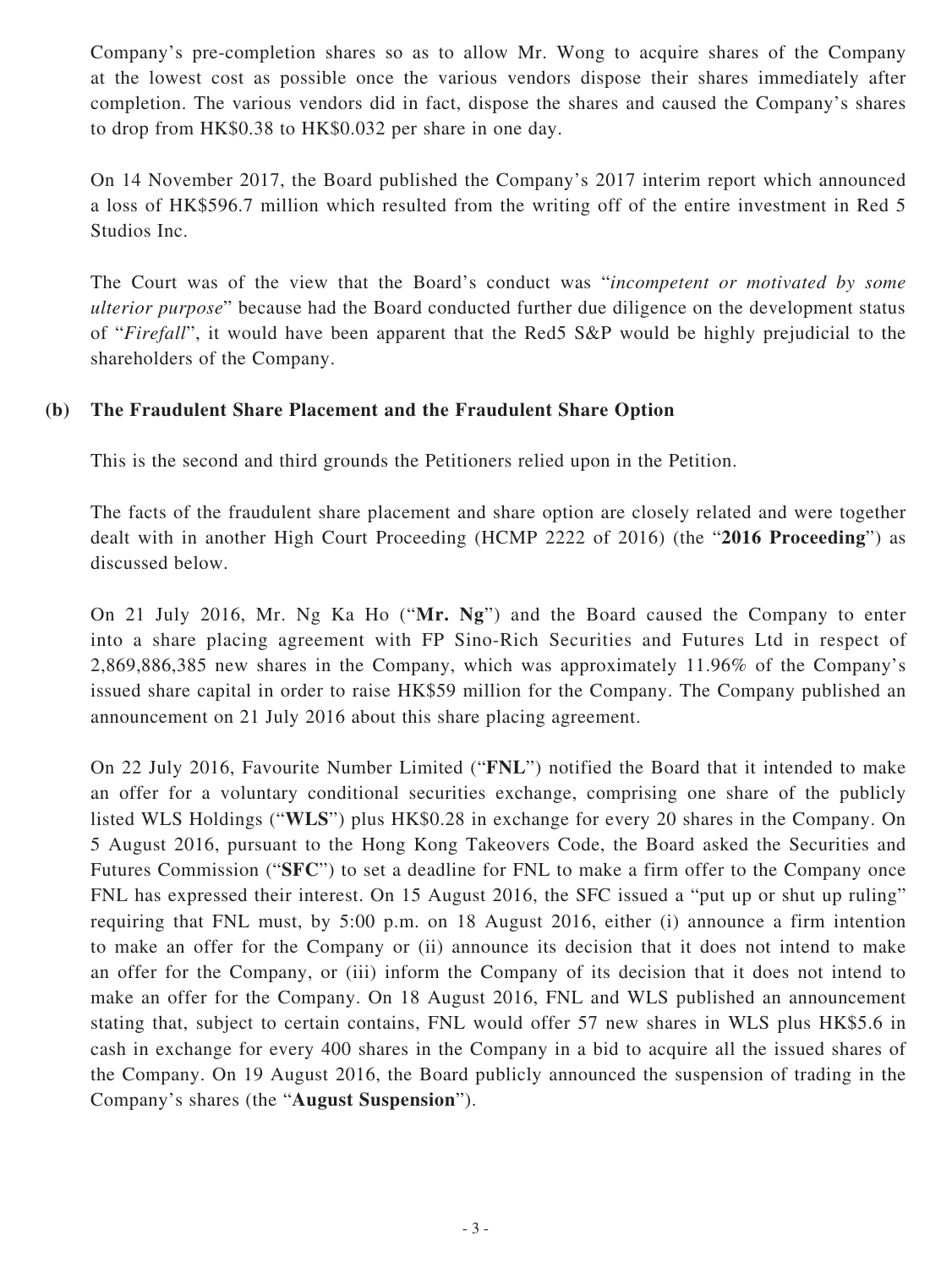On 23 August 2016, Mr. Ng and the Board published an announcement stating that 2 billion allotment options (the "**Options**") were granted to 10 eligible participants (the "**Grantees**") on 22 July 2016, who were all closely connected to Mr. Ng and the Board.

On 24 August 2016, Mr. Ng and the Board published an announcement stating that FNL failed to comply with the Hong Kong Takeovers Code because FNL and WLS failed to extend their offer to all holders of share in the Company. The Company also publicly announced that the Company had a total of 25.6 billion issued shares as a result of an additional allotment of 1.6 billion new shares to 8 of the Grantees after they had exercised the Options. Later on the same day (24 August 2016), after the Company had resumed trading since the August Suspension, Mr. Ng and the Board published an announcement stating that the Options had been exercised on 21 August 2016 and 1.6 billion shares were converted and issued on 22 August 2016.

The Petitioners later discovered that the Grantees had collected the share certificates of the 1.6 billion shares during the August Suspension and deposited them with FP Sino-Rich (who were employer of 3 of the Grantees) and Emperor Securities Ltd. All of these shares were sold immediately after the Company resumed trading on 24 August 2016 and as a result, the Grantees made a profit of around HK\$30 million.

As the Grantees were all closely related to the management of the Company, Mr. Ng and some directors of the Company were found to have breached their fiduciary duties in 2016 Proceeding as the Court found them to had deceitfully concocted their story about having granted the Options on 22 July 2016 with the improper purpose of blocking the offer made by FNL. The Court in the 2016 Proceedings also found that the Options were not granted on 22 July 2016 and Mr. Ng and other defendants had decided to effect the grant of the Options to the Grantees sometime between early to mid-August 2016. Further, the documentation related to the grant of the Options to the Grantees that was relied upon by Mr. Ng at trial had been forged and fraudulently backdated to 22 July 2016. They were liable to pay the Plaintiffs (3 shareholders of the Company on 26 August 2016, namely Ge Qingfu, Li Quan, and Liu Longcheng) damages in the sum of HK\$18,669,420 plus interest and costs. On 11 December 2018, the GEM Listing Committee of the Exchange published a censure on Mr. Ng in relations to his breach of fiduciary duties as the chairman and executive director of the Company.

Subsequently, Mr. Ng and some directors of the Company successfully appealed to the Court of Appeal (CACV 11 of 2019) in which the Court made an order that damages in the sum of HK\$18,669,420 is set aside and substituted with an order for damages in the sum of HK\$7,349,040.

In light of the Court's observations of the 2016 Proceedings that Mr. Ng and Mr. Ma Chi Ming ("**Mr. Ma**") were untruthful and unreliable in granting the Options, the Court found that both the share placement and the Option were introduced by the Board in order to prevent FNL from taking over control of the Company.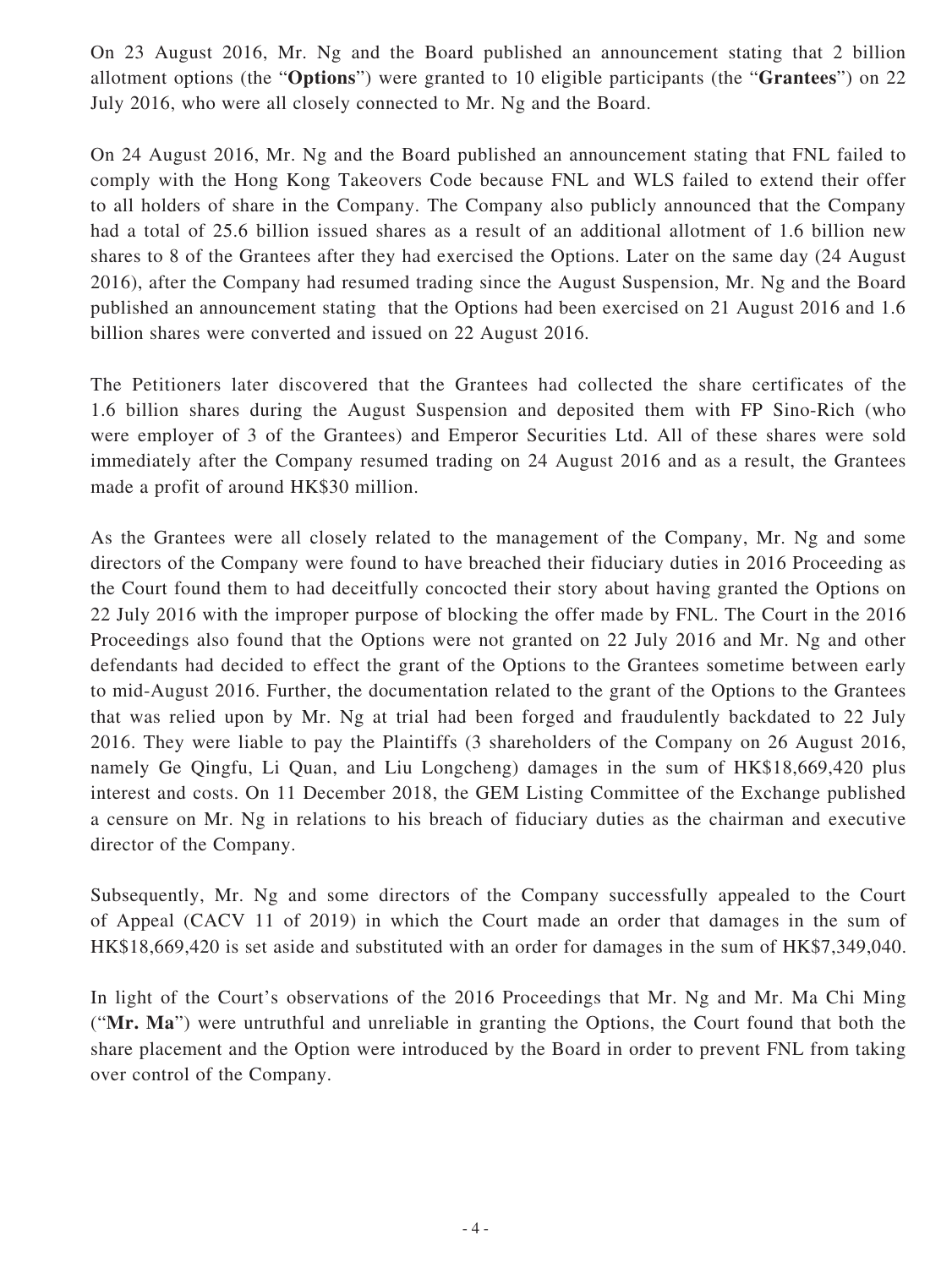## **(c) The Board's frustration of attempts by the minority shareholders to convene a shareholders' extraordinary general meeting**

This is the fourth ground the Petitioners relied upon in the Petition.

On 15 November 2016, the minority shareholders held an extraordinary general meeting (the "**EGM**") to propose resolutions to replace the Board but had difficulties attending because the entrance of the venue holding the said meeting was blocked by, according to press reports, men who intimidated shareholders. During the EGM, the proposed resolutions to remove and replace the Board were all voted down. The Petitioners contend that this was the result of Mr. Wong causing the voting rights attaching to the shares of the Respondents and the shares issued as a result of the Options being exercised to be voted against the resolutions.

## **(d) The reconstitution of the Board on 6 June 2019 following the presentation of the petition on 7 March 2019 was intended to frustrated the petition.**

This is the fifth ground the Petitioners relied upon in the Petition.

The Petitioners' case is that the Respondents appointed nominees to the Board to facilitate their control of the Company. On 6 June 2019, Mr. Ng and Mr. Ma resigned on 6 June 2019 and appointed new executive directors which the Petitioners alleged that they were the Respondents' nominees as well. The Court ruled that the resignation of Mr. Ng and Mr. Ma were directed by the Respondents.

## **The Courts' ruling**

In light of the Petitioners' allegations above, the Court held that during the period between early 2016 to early 2019, Mr. Wong exercised direct control of the Company through the Respondents as the Company has entered into several prejudicial transactions that brings no benefits to the Company in which the Board was also indifferent to its duties to act in the best interests of all of its shareholders. The Court was of the view that the evidence presented at trial demonstrates that (i) Mr. Wong have no hesitation in conducting the affairs of the Company to advance his own interests at the expense of the independent shareholders and (ii) Mr. Wong simply used the Company as a vehicle for his own financial interests as the Company was managed through his nominees. The Court was satisfied that Mr. Wong has placed nominees and/or associates through his control of the Respondents to facilitate his use of the Company in whichever way he needs it.

The Court also observed that during trial in July 2020, no action was taken by the independent shareholders to express their concerns of the Company being wound up. For example, independent shareholders could have written letters to the Company to voice out against the winding up petition upon its presentation. Having said that, the Court disagreed with the Respondents that a winding-up order would damage the interests of independent shareholders and concluded that the Board's disregard for proper corporate governance cannot possibly be beneficial for such independent shareholders either.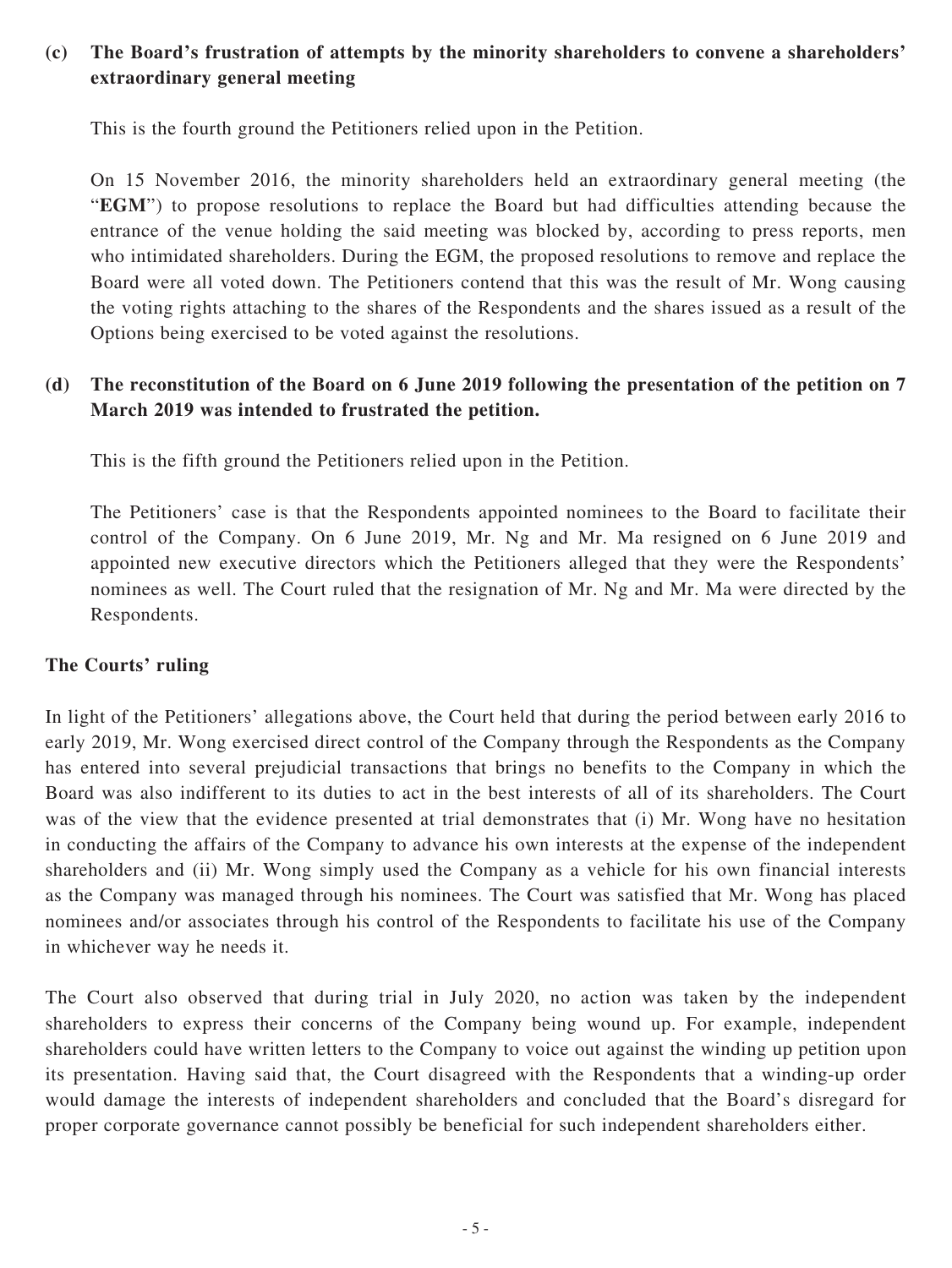In this connection, the Court held that the only fair and equitable remedy to the Petitioners was to wind up the Company given the way in which the Board has conducted the affairs and corporate governance of the Company.

Therefore, the Court held that since the Petitioners' interests could not possibly be addressed even with a scheme of arrangement and/or a reorganization of the corporate structure, the only realistic remedy in these circumstances would be to wind up the Company though it is solvent.

## **The Court's further directions on 1 November 2021**

On 1 November 2021, the Court did not make a winding-up order. Given the lapse of time since the trial in July 2020, the Company is currently under a new management team with Mr. Yuen Yu Sum and Mr. Chan Lap Jin Kevin as its Executive Directors. The Court, on 1 November 2021, has also given directions for any interested parties to file evidence to oppose the Petition. For more details, please refer to the Company's announcement published on 1 November 2021.

The full judgment is published on the website of the Judiciary of Hong Kong (http://www.judiciary.hk). If the shareholders of the Company have any query about the judgment and the implications thereof, they should seek appropriate independent legal advice.

The Company has sought legal advice and intends to convene an extraordinary general meeting and invite shareholders of the Company to vote on whether they support or oppose the Petition to wind up the Company. The Company will further announce the circular and notice convening the extraordinary general meeting closer to the date.

The Company is seeking further legal advice and will take appropriate actions as may be advised.

**Shareholders and potential investors of the Company are advised to exercise caution when dealing in the securities of the Company.**

> By order of the Board **Legendary Group Limited Yuen Yu Sum** *Chairman and executive Director*

Hong Kong, 3 November 2021